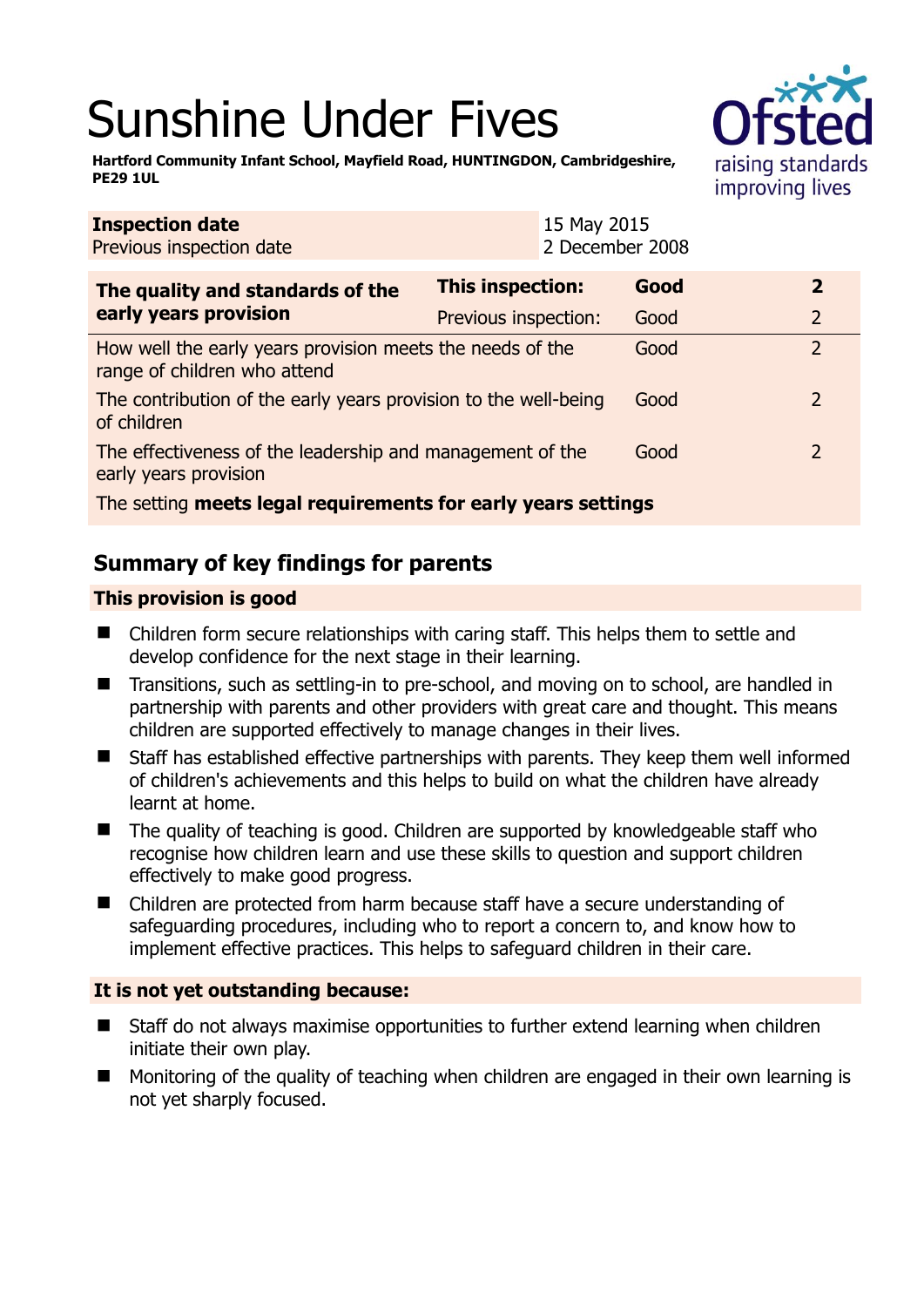# **What the setting needs to do to improve further**

#### **To further improve the quality of the early years provision the provider should:**

- $\blacksquare$  build upon the already good teaching by tuning into child-initiated play opportunities to further extend children's learning
- sharpen the focus of checking and evaluating the impact of staff's teaching during child-led experiences, so that improvements are targeted more precisely.

### **Inspection activities**

- The inspector observed the quality of teaching and the impact on children's learning in both the indoor and outdoor environment.
- The inspector carried out a joint observation with the manager.
- The inspector held a meeting with the manager and spoke with staff and children at appropriate times during the inspection.
- The inspector took account of the views of parents spoken to on the day of the inspection.
- The inspector looked at a selection of children's records, planning documentation, evidence of suitability of staff working in the setting and a range of other documentation, including policies and procedures to safeguard children.
- The inspector reviewed the settings self-evaluation form online prior to the inspection.

## **Inspector**

Ann Hornsby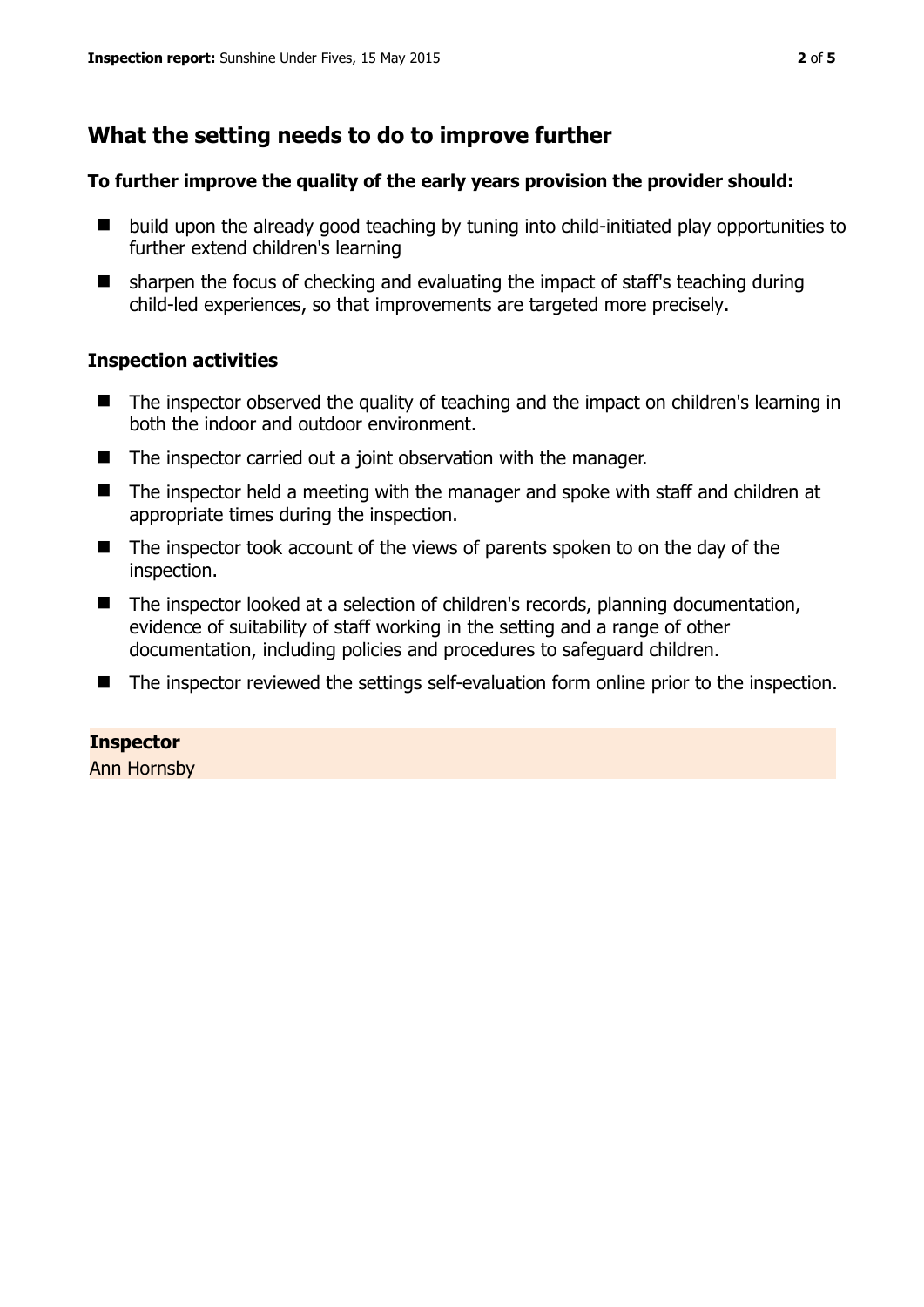# **Inspection findings**

#### **How well the early years provision meets the needs of the range of children who attend. This is good**

Staff plan the environment well to help children make good progress across all areas of learning. Children are active learners, who explore and enjoy a wide range of experiences both inside and out. For example, dressed as pirates, children keep a 'look out' or hunt for buried treasure in the sand, immersed in their own imagination. The quality of teaching and interaction with the children is good. Children learn about simple calculation by counting 'one more than' as adults help them explore size, while they measure their hands and feet using a tape measure. Assessments effectively inform planning to match children's next steps in their learning. Adults plan individualised learning for their key children, as they build on what children already know and can do to provide sufficient challenge. However, when children are initiating their own play, there are some occasions where staff miss opportunities to further extend children's learning.

### **The contribution of the early years provision to the well-being of children is good**

Children learn good hygiene practices through daily routines and clear explanations from staff. Meal and snack times provide good opportunities for children to be sociable. Staff enable children to be independent. For example, children are supported with practical skills, to manage their self-care needs, such as putting on their socks and shoes after physical exercise in the hall. This helps to prepare them in readiness for school. Staff are positive role models, encouraging children to behave well, because staff have high expectations and offer clear and consistent boundaries and routines. Staff have a good understanding of supporting children with additional needs. They place value on working with parents and multi-agencies to ensure children receive consistent support. Staff use visual aids to help children become familiar with the daily routines and communicate their needs. This helps prepare children for the next stage in their learning.

### **The effectiveness of the leadership and management of the early years provision is good**

The manager demonstrates a secure knowledge of the requirements of the Early Years Foundation Stage. The team aspire to continue to improve and have developed practice through a shared vision of 'reflecting on quality'. For example, partnerships with the school has seen the development of the outdoor area which fully promotes children's physical development. Regular meetings and training opportunities ensure staff are up to date with knowledge and skills. This enables them to provide children with good quality learning experiences. The manager regularly checks the educational programme to ensure children enjoy their learning and make good progress. However, checks are not sufficiently focused on the quality of teaching when children initiate their own play experiences.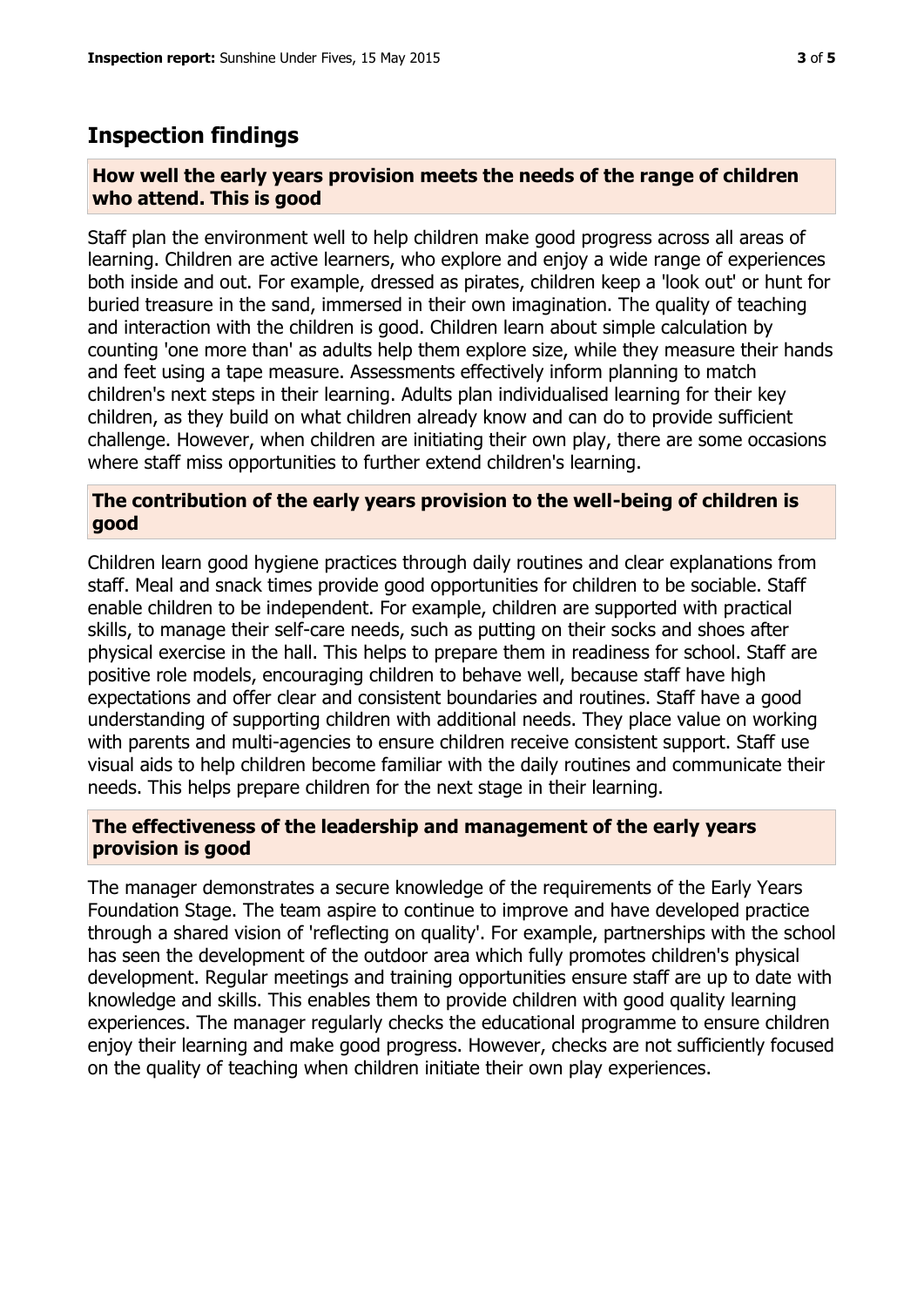# **Setting details**

| Unique reference number       | EY383959                     |  |
|-------------------------------|------------------------------|--|
| <b>Local authority</b>        | Cambridgeshire               |  |
| <b>Inspection number</b>      | 858849                       |  |
| <b>Type of provision</b>      | Full-time provision          |  |
| <b>Registration category</b>  | Childcare - Non-Domestic     |  |
| <b>Age range of children</b>  | $0 - 5$                      |  |
| <b>Total number of places</b> | 20                           |  |
| Number of children on roll    | 40                           |  |
| <b>Name of provider</b>       | Pre-School Learning Alliance |  |
| Date of previous inspection   | 2 December 2008              |  |
| <b>Telephone number</b>       | 07905164781                  |  |

Sunshine Under Fives was registered in 1975 and is managed by the Pre-School Learning Alliance. The setting employs six members of childcare staff, five of whom hold appropriate early years qualifications at level 3. The setting operates term-time only, from 8.45am to 2.45pm on Monday, Tuesday, Wednesday and Friday, and 8.45am until 11.45am on Thursdays. The setting provides funded early education for two-, three- and four-year-old children. It supports children with special educational needs and/or disabilities and children who speak English as an additional language.

This inspection was carried out by Ofsted under sections 49 and 50 of the Childcare Act 2006 on the quality and standards of provision that is registered on the Early Years Register. The registered person must ensure that this provision complies with the statutory framework for children's learning, development and care, known as the Early Years Foundation Stage.

Any complaints about the inspection or the report should be made following the procedures set out in the guidance 'Complaints procedure: raising concerns and making complaints about Ofsted', which is available from Ofsted's website: www.gov.uk/government/organisations/ofsted. If you would like Ofsted to send you a copy of the guidance, please telephone 0300 123 4234, or email enquiries@ofsted.gov.uk.